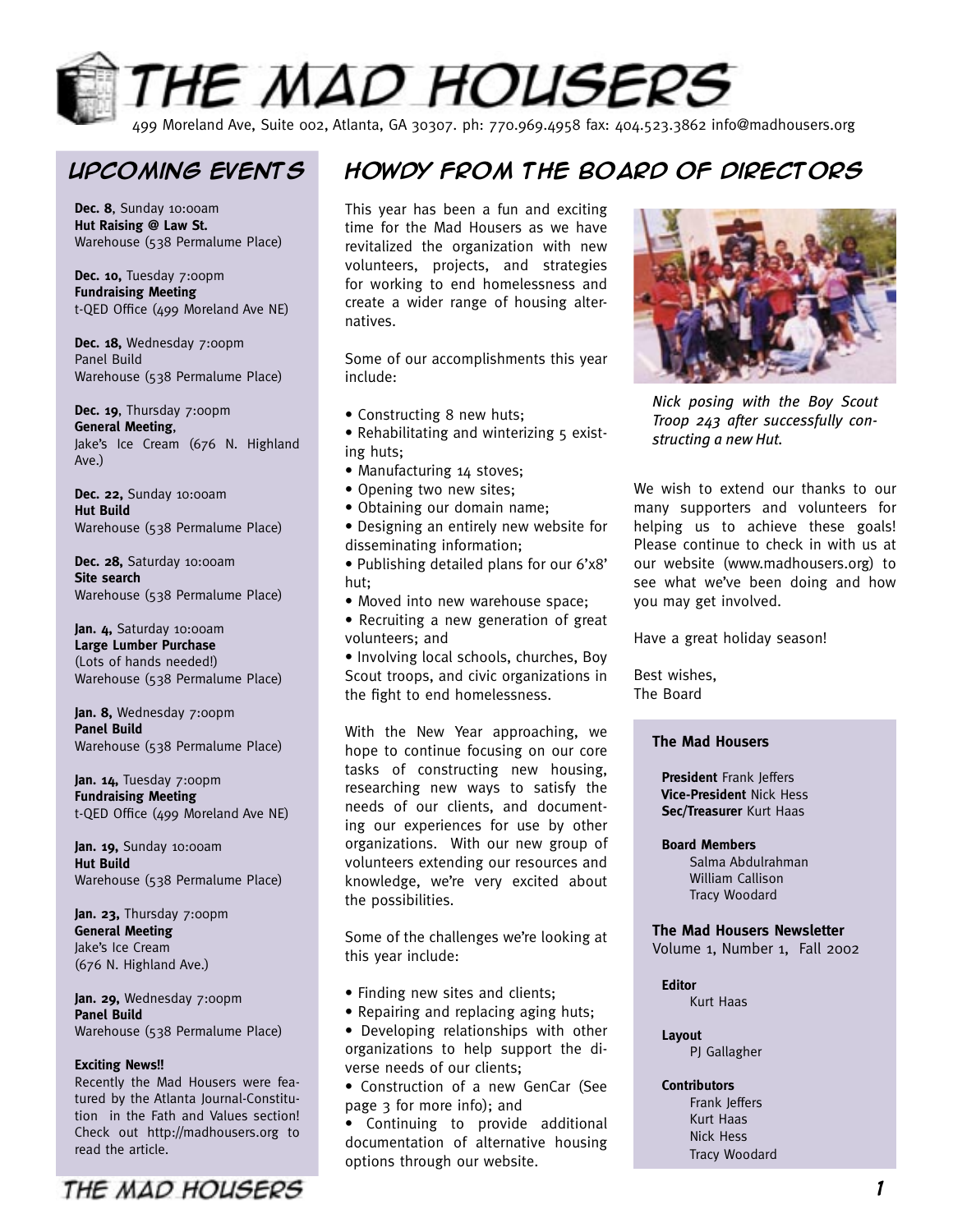### **Child's play... Two youth groups show how it's done**

Troop 243 is a collection of kids on the south side, ranging from fifteen year old Boy Scouts to eight year old Cub Scouts. Paideia is an exclusive northside prep school. However, both Paideia and Troop 243 have something in common: they both have built huts with the Mad Housers.

The Mad Housers occasionally hosts outside groups who are interested in helping the homeless. Builds make excellent day projects for groups -- everyone can participate meaningfully, the



*The panels completed, the young construction workers get to see the hut go up.*

## **History**

Mad Housers Inc. is an all volunteer organization working to create alternative housing options for homeless and underhoused populations. Our core belief is that it is difficult to achieve self-sufficiency without the basic foundation of a stable and secure living environment.

The Mad Housers started in the 1980's as an informal network of Georgia Tech architecture students. Seeing the improvised shelters erected by Atlanta's homeless, they felt they could design structures that were safer and more secure. An army of hammer wielding volunteers began building and distributing small emergency shelters around the city, incorporating as a nonprofit in 1988.

entire project can be wrapped up in one day, and the end result is plain to see: a shelter.

One late April day, at Gideons Elementary School's parking lot, Troop 243 met with Mad Houser Nick Hess to build a shelter. Hess brought a pile of lumber, a bucket of tools, nails, and blueprints. It was ten a.m.

"By 3 p.m., those kids had built the panels, erected the hut in the parking lot just to show that it would work, taken down the hut, stacked the panels neatly for transport, and cleaned the lot of all debris." said Hess. "I participated only in showing the kids what needed to be done and helping them past a couple of rough spots. The hut was all theirs."

"We had fun," said troop parent Lisa Woodward. "The kids had a great time."

Paideia's experience was a bit more unusual. A group of about a dozen students had volunteered for a "homelessness immersion" field trip. For a week in May, the assortment of seventh and eighth graders slept outside in the nighttime and volunteered at homeless organizations during the day. Their first day was spent with the Mad Housers.

In spite of being sleep-deprived (it had hit 50 degrees the previous night), the

## **Construction Research**

Mad Housers Inc. builds and maintains temporary housing structures for homeless or under-housed individuals. Affectionately referred to as "huts," these sturdy structures measure 6' wide, 8' deep, and 10' tall. Each hut has a gabled roof, a sleeping loft, a locking door, and a wood burning stove for both heat and cooking.

The huts are not intended to be permanent housing. Instead, they are shelters which offer privacy, security, stability, and protection from the elements. Using a panelized construction method, the hut components are easily build, stored, and transported for assembly at a remote site.

### **A housewarming Benefit party!**

Saturday, 23 November 2002, we'll be hosting a night of live music and fun while showing off our Warehouse and raising funds for future projects. The party will be at 2high studios (540 Permalume Place, Atlanta GA 303018) next door to the Warehouse.

3\$ adminision 18 and older with ID 9pm - ??? Directions and Info: www.madhousers.org (404) 457-5293

Features: DJ's and Live Bands Kegs and Bar available HipHop, Jungle, Reggae Hut Demonstration Timelapse Construction Project

Paideia kids also were able to manufacture all the panels and erect the hut as a demonstration. Total time: 4 hours. The result: one more shelter for a homeless person, and the lesson learned that homelessness is not helplessness.

Both huts are currently occupied.

Mad Housers Inc. constantly works to improve designs and define new applications of minimal housing concepts. These improvements combine years of construction experience with suggestions and modifications supplied by our clients. Other research areas include providing for basic needs such as sanitation, local power generation, and safe water supply.

As we discover new strategies for helping our clients, we hope to spread this knowledge and engage other organizations and cities with our work. Using our web site and printed media, Mad Housers Inc. brings innovative housing solutions to the rest of the world.

**www.madhousers.org**

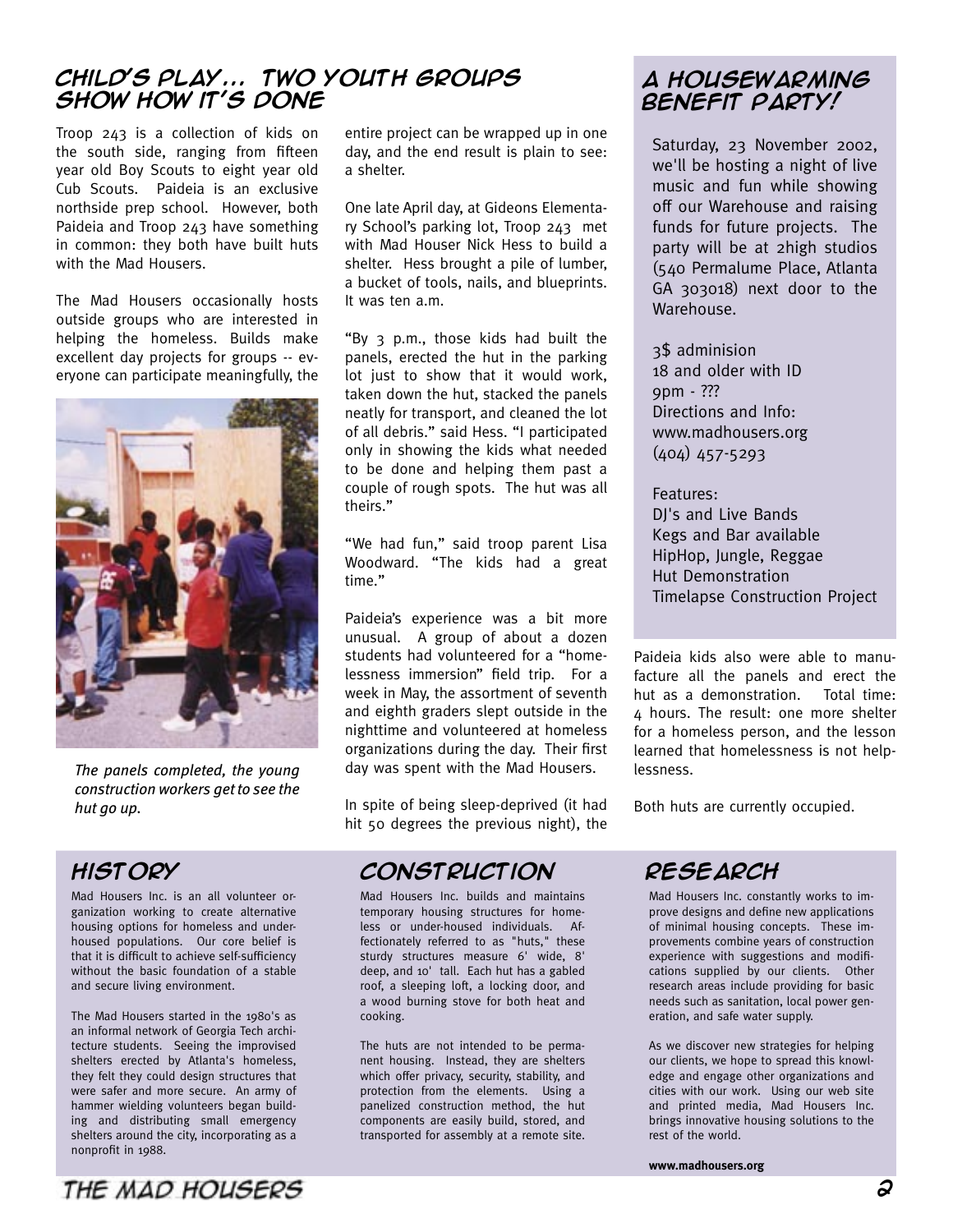# **The rise and fall of the gencar**

A Mad Housers hut equipped with a wood-burning stove is a tremendous improvement over living under a bridge or in a drafty makeshift structure. However, does this shelter adequately meet the basic needs of a homeless person? How is one to see inside at night or on a rainy day? How can you keep in touch with society without a radio or small TV? Most people consider electricity to be a necessary part of civilized existence, but how do you provide a reliable source to someone without a home on the power grid?

The first and most readily available source of electricity for a homeless person is a dry cell battery. Unfortunately, at a cost of about \$1000 per kw-hr, this is a prohibitively expensive form of energy. Compare this to the 10 cents per kw-hr paid by the average homeowner. This cost is high even for basic lighting with a flashlight.

Our next option for experimentation looked like the deep discharge leadacid batteries used in automobiles. We found that one of these batteries could provide the lighting we needed as well as run small 12-volt electrical appliances, so the only issue became how to keep the battery charged.

The most obvious solution was to take the battery to a local garage and pay for a charge. Unfortunately, hauling 40-pound batteries on MARTA and then only getting a partial charge from the garage made this a less then ideal proposition.



*A closer of view of what makes the GenCar tick.*

Coincidentally, about this time a volunteer's Mercury Capri lost its transmission. We parked it at one of our sites and began running the motor to charge car batteries for people to use in their huts. Then we replaced the alternator with a larger one to get more charge for our gas money. We also added a bank of used backhoe batteries and ran wires to the individual huts to increase charging efficiency and minimize the need to haul the batteries around. Finally, we added a second alternator, increasing charging capacity yet again.

While running and optimizing the charging capacity of the Capri, Frank Jeffers, the volunteer overseeing the research project, began brainstorming about productive ways to use waste heat produced the engine while charging the batteries. In addition to shelter and electricity for lighting, homeless people also find it difficult to produce the quantity of hot water necessary for proper sanitation. It seemed to him that there must be a way to capture this waste heat and use it to satisfy this need.

Running the coolant hoses through a water barrel, Frank was able to create a heat exchanger using hardware store copper tubing. This provided hot water for clients to wash themselves, their clothes, and their dishes. Running the engine of the Capri for one hour charged the batter bank to full capacity while also heating 30 gallons of water to 160 degrees. Running the car a second hour raises the temperature to about 200 degrees. Insulating the space between a nested barrels keeps the water at effective pasteurizing temperature for a couple hours and warm enough to use for two days.

At this point the co-generation project was underway. We had found a way of providing hot water and electricity to homeless clients around the clock for about 4 or 5 gallons of gasoline per week.



*The GenCar provides an unexpected source of much needed power.*

For five years, the old Mercury Capri was used in this manner, remarkable performance when you consider that it had been driven 250,000 miles before the project started! Over time the system was tweaked and prodded, and we had quite a few more opportunities to optimize the process. Initially, switches burnt out, batteries wouldn't last long enough, and the voltage regulators limited us to charging to about half capacity. Some of our ongoing improvements included:

• Using high quality golf cart batteries. Old car batteries were already run down, plus they weren't designed for full discharge on a regular basis. The extra ruggedness and long life were definitely worth the extra cost.

• Building an extremely low resistance charging circuit allowed the car to charge the battery bank  $1/3$  more.

• Learning how to "lie" to the voltage regulators got us a higher charging rate throughout the charging cycle.

• Making battery cable attachments that had almost zero resistance while also being strong and reliable extended battery life and increased charging reliability.

*See Gencar pg. 4*